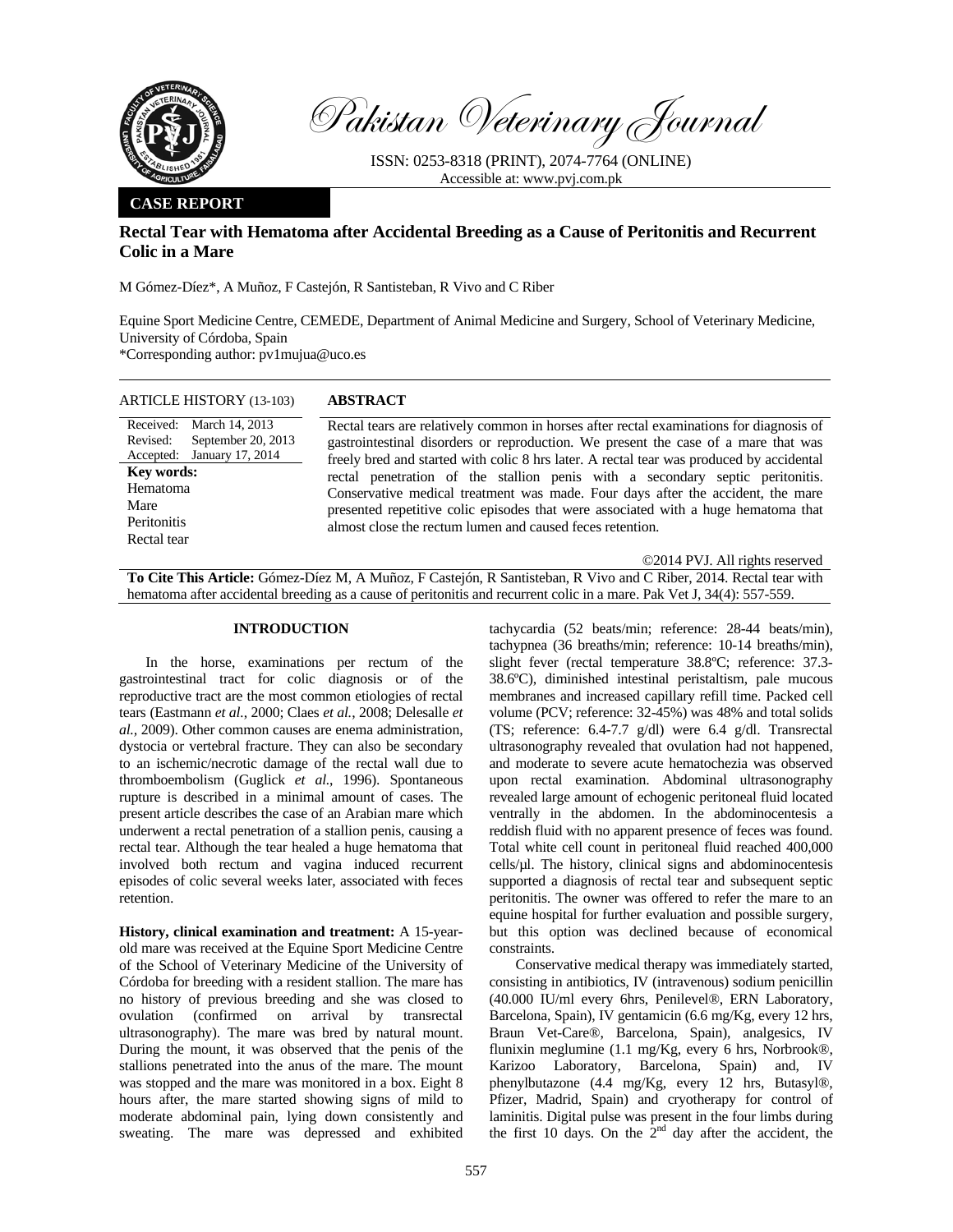administration of flunixin meglumine was reduced to antiendotoxic doses (0.25 mg/kg IV, every 8 hrs). Pain disappeared and a dark 'toxic' line was observed in the oral mucose. On the  $4<sup>th</sup>$  day, IV phenylbutazone was discontinued and changed to oral administration, 1g 2 every 12 hrs and after 1g every 24 hrs. On the  $8<sup>th</sup>$  day, IV antibiotics were discontinued and substituted by intramuscular procaine penicillin (20 mg/kg, every 12 hrs, 7 days, Espes®, Carlier Laboratories, Barcelona, Spain). No manual emptying of the rectum was performed, as the mare started to pass small amount of hard feces when controlled access to hay was allowed on day  $3<sup>rd</sup>$ . In order to soften the feces, 40 ml of sunflower oil were administered with every meal from day 4th to  $21<sup>st</sup>$ . At that point the mare's condition maintained severe but stable during the following 3 days. During these three days, PCV and TS decreased progressively, reaching the lowest values in the evening of day 3rd (PCV 36%; TS 6.2 g/dl).

On days  $4^{\text{th}}$ ,  $6^{\text{th}}$  and  $9^{\text{th}}$ , the mare suffered three episodes of mild colic. In all the cases, nasogastric intubation was unproductive, the mare was not dehydrated, intestinal peristaltism was normal or slight decreased and no abnormalities were detected with abdominal ultrasound. Hematology revealed low PCV (31%) and TS (6.0 g/dl) with a normal leukogram and increased fibrinogen concentrations (500 mg/dl; reference: 130-300 mg/dl). Abdominal free fluid, observed the  $1<sup>st</sup>$  day, was not found in the ultrasonographic exam. One liter of paraffin was administered with nasogastric tube on day  $4<sup>th</sup>$ . The three episodes of colic were of mild intensity and resolved immediately after defecation.

On day  $4<sup>th</sup>$ , a mass of great size was found in the rectal examination. This mass has the origin in the dorsolateral aspect of the rectum wall, and about 15 cm cranial to the sphincter. The mass was occluding almost completely the rectum lumen. A rectal endoscopy was made to evaluate the aspect of the mass (Fig. 1). No tear could be observed at that moment. A small diverticulum, approximately 1.5 cm diameter, was palpated about 1-2 cm cranial to the rectal sphincter. The vagina was also explored endoscopically and a hematoma was found on the dorsal aspect of the vaginal cavity located about 10-15 cm cranial to the genital opening. Medical treatment was maintained. On day 14<sup>th</sup>, a second endoscopic evaluation was made. The mass had reduced greatly in size, allowing the pass of normal amount of feces through the rectum lumen (Fig. 2). The caudal diverticulum could still be palpated. Oral non-steroidantiinflamatory drugs and antibiotics were discontinued. The mare was discharged on day  $17<sup>th</sup>$  and the owner reported later that she was eating and defecating normally and she has not shown more colic episodes so far. Currently, she is pregnant.

### **DISCUSSION**

Rectal tears have been described in cows in association with dystocia (Tyler *et al*., 1998) and recently, a fatal perforation in a boar after a boar-to-boar mounting with anal penetration has been reported (Ulrich *et al.*, 2012). Most of rectal tears, however, have been described in horses. In this species, approximately 60% of the rectal tears are iatrogenic, after rectal examinations of the gastro-



Fig. 1: Rectal endoscopy performed on day 4<sup>th</sup> post-accidental breeding. A dorsolateral mass with aspect of hematoma was found. The mass was occluding almost the rectum lumen.



Fig. 2: Rectal endoscopy performed on day 14<sup>th</sup> post-accidental breeding. The mass was almost completely disappeared, and normal feces were passing though the rectum lumen.

intestinal tract in cases of colic or the reproductive tract (Eastmann *et al.*, 2000; Claes *et al.*, 2008). Other causes include student palpation accidents (17%), owner palpation accidents (5%), breeding accidents (5%), enemas (5%), dystocias (2%), pelvic and vertebral fractures (2%), trailer accidents (2%) and spontaneous ruptures (2%) (Claes *et al*., 2008; Delesalle *et al.,* 2009). In this paper, we describe the case of a mare which experienced an accidental penetration of stallion's penis in the rectum. The most remarkable facts were: 1) It did not require surgical treatment and 2) The trauma led to a huge hematoma that caused repetitive colic episodes associated with feces retention and painful defecation.

Rectal tears can be classified in grades 1 to 4. Grade 1 tears only affect to the mucosa and submucosa, whereas the rest of the tissue layers remain intact. Grade 2 tears affect only to the muscular layers, and both the upper (mucosa and submucosa) and lower (serosa and mesorectum) layers remain unaffected. Grade 3 tears can be subdivided into grade 3a, where the serosa is the only unaffected tissue layer and grade 3b, always dorsal, only the mesorectum remains intact. In grade 4 tears, there is a complete interruption of the rectal wall and a full communication with the abdominal cavity. In this case, the lesion was believed to be grade 3 or 4 due to the intense hematochezia after rectal examination and the subsequent peritonitis.